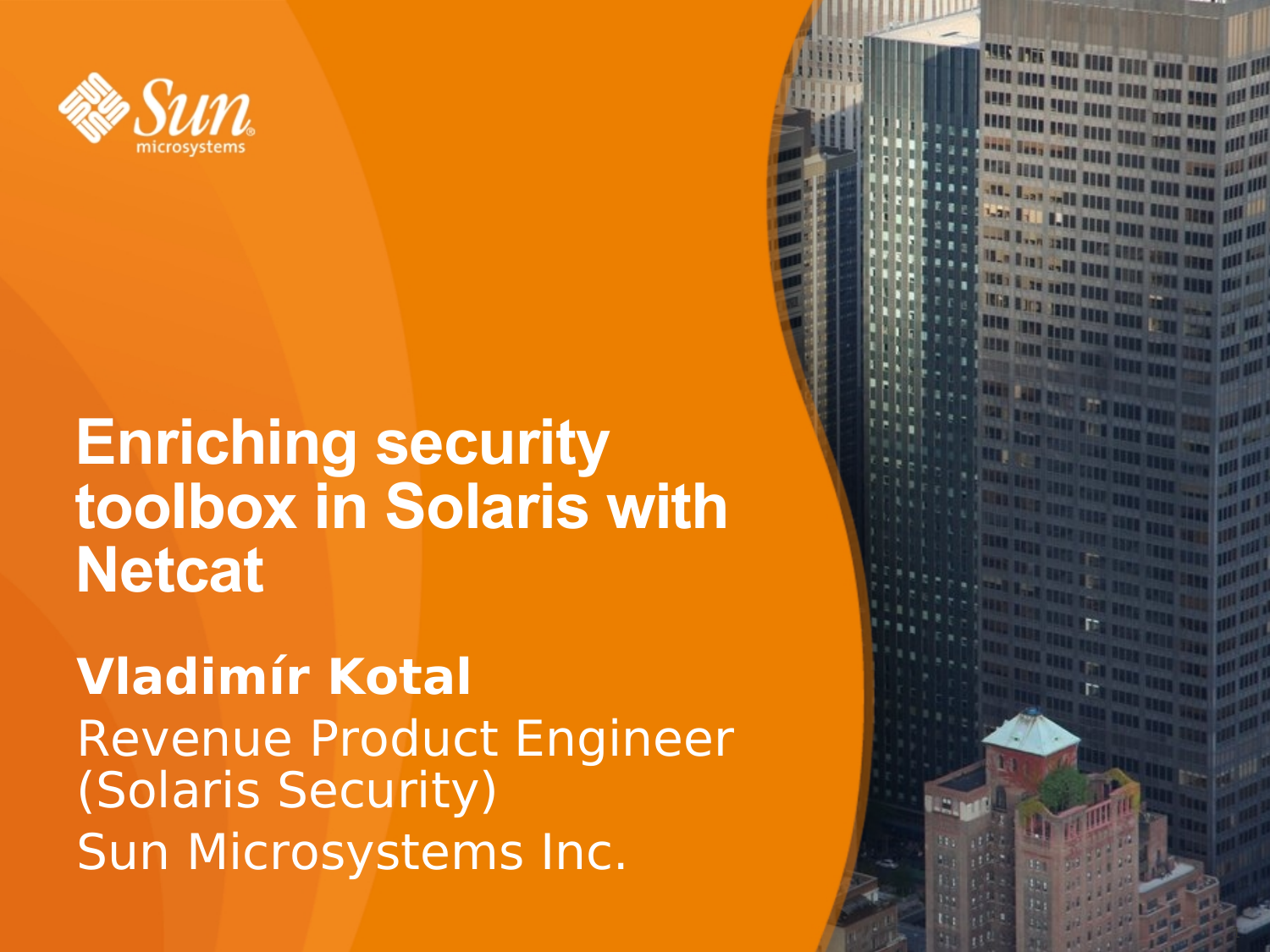

## **How it all began ?**

#### $\cdot$  [CVE-2006-4343](http://cve.mitre.org/cgi-bin/cvename.cgi?name=CVE-2006-4343)

- > NULL pointer dereference in OpenSSL
- > Need to reproduce and test the fix
- > Exploit was provided
	- perl -e 'print "\x80\xec...", "\x00"x"5","A"x"512"' | nc -lp 443

#### > Now what ?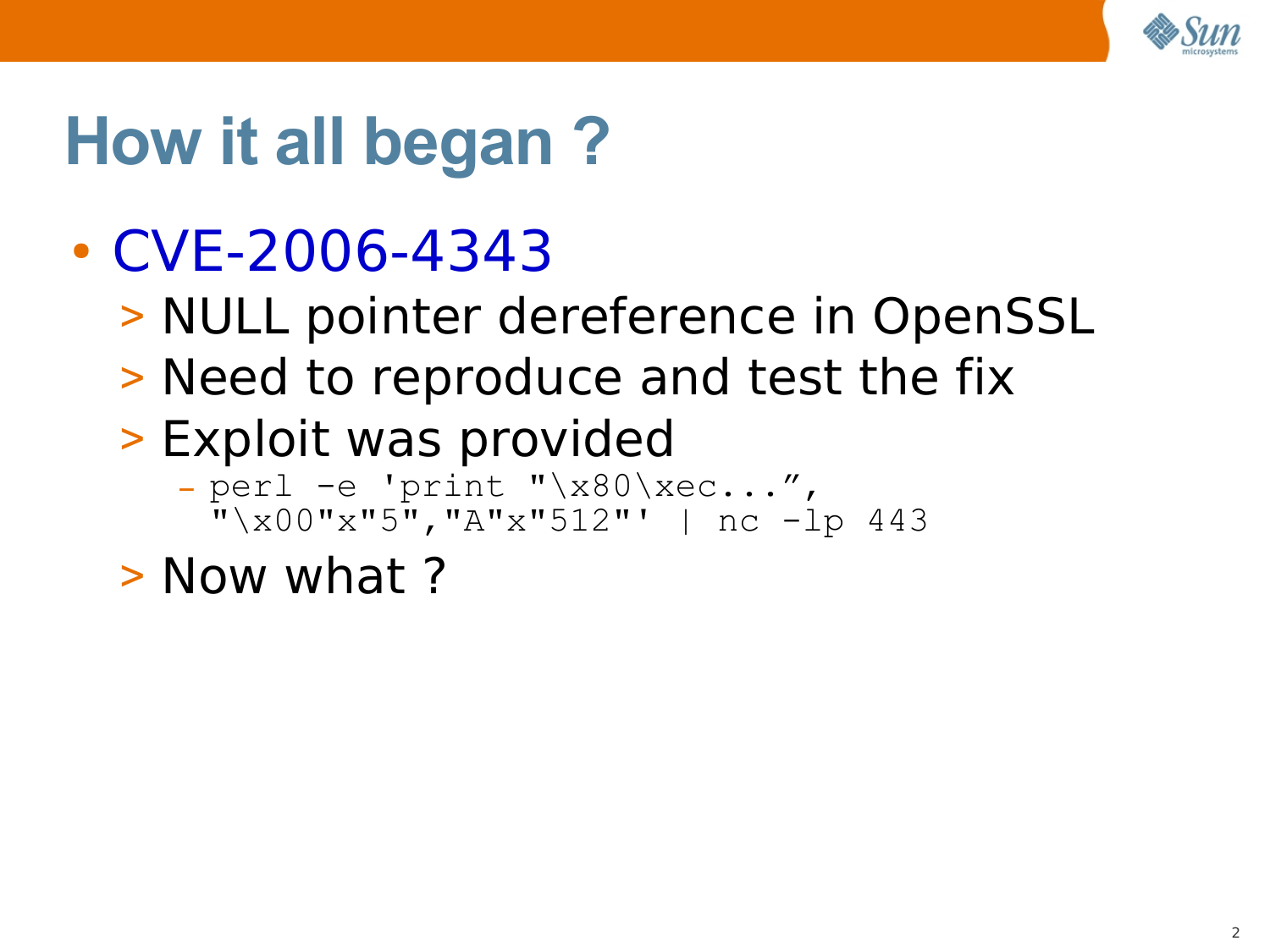

## **Which one to choose ?**

- Many [Netcat](http://en.wikipedia.org/wiki/Netcat) implementations > nc(1) is merely a genre than a program
- [OpenBSD](http://www.openbsd.org/)'s nc won
	- > compared 4 most commonly used implementations
		- criteria: coding level (cleanliness, style, robustness), features, license, maintenance history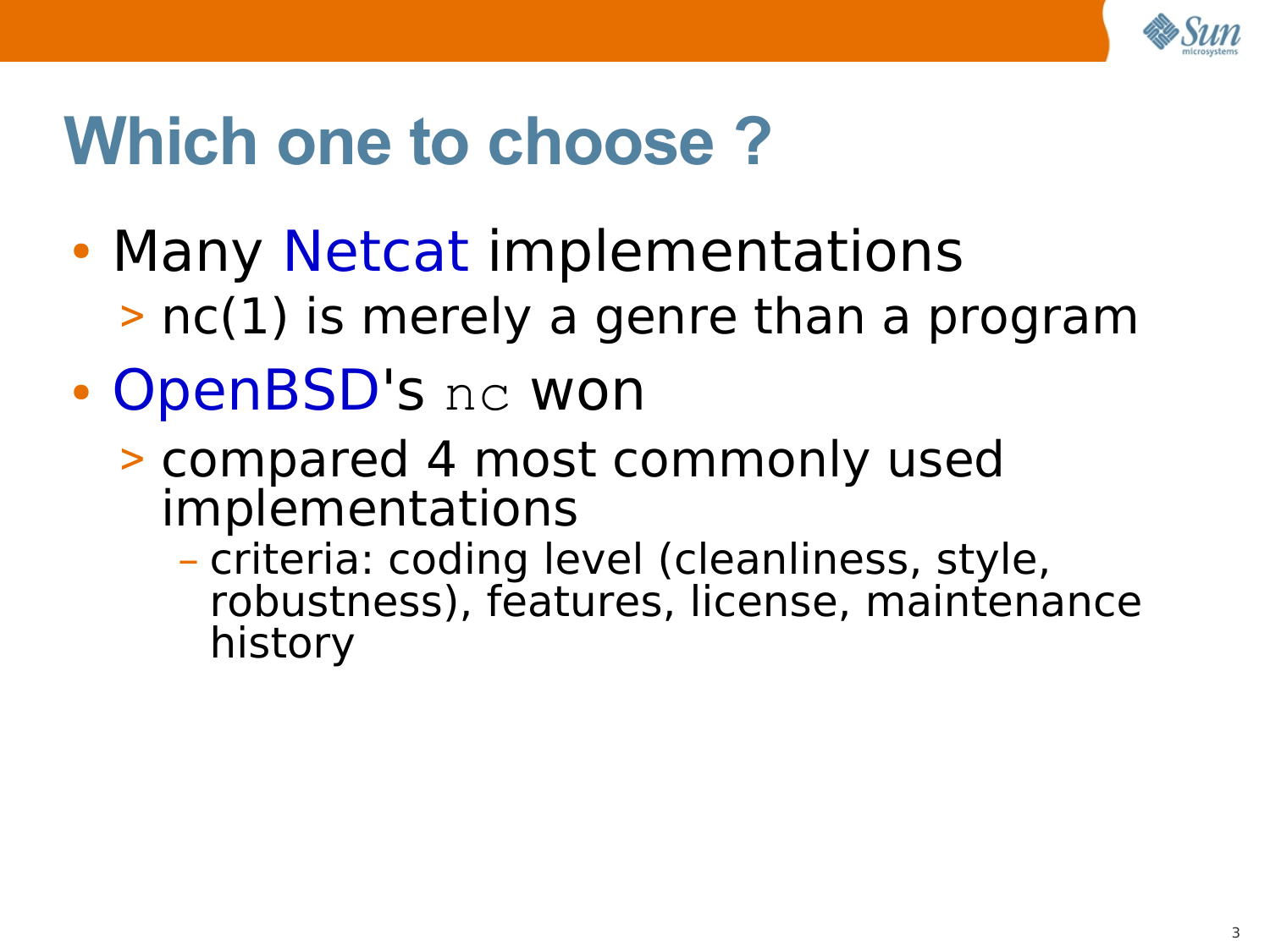

## **Where to put it ?**

- Solaris is made of consolidations
	- > ON (OS-Net) aka kernel+libraries, [SFW](http://opensolaris.org/os/project/sfwnv/) (Apache, Samba, ...), Install, etc.
- OpenSolaris ON gate was chosen
	- > nc(1) is small enough
	- > development cycle is over – since like 1997 or so
	- > future changes will make it more tightly integrated with Solaris
- Where it lives?
	- > [\\$SRC/cmd/cmd-inet/usr.bin/nc/](http://src.opensolaris.org/source/xref/onnv/onnv-gate/usr/src/cmd/cmd-inet/usr.bin/nc/)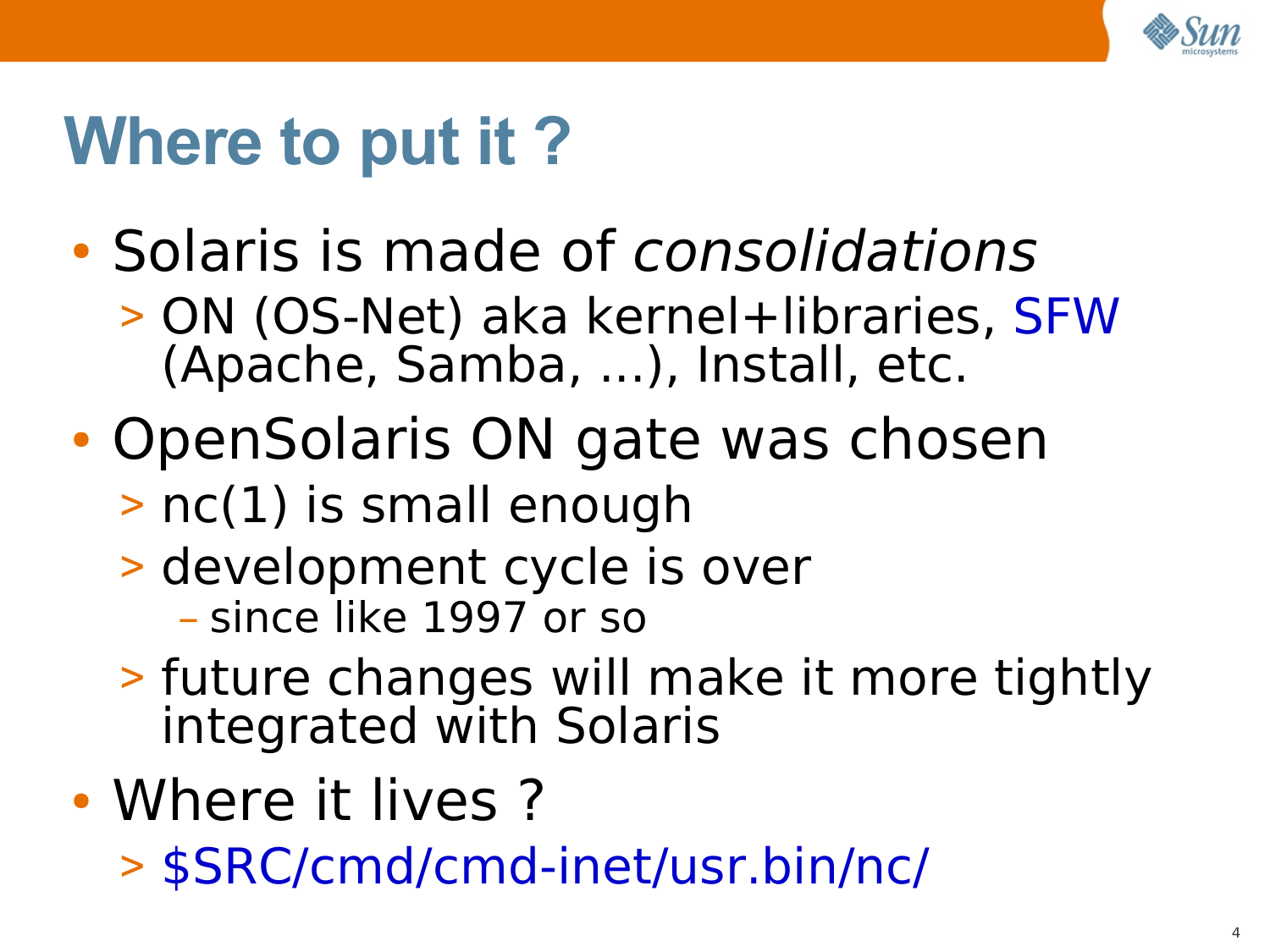

## **Input scrubbing**

- Code review
- [Architectural](http://opensolaris.org/os/community/arc/) Review
	- > determine what is interface, assign stability level (according to [Interface taxonomy\)](http://opensolaris.org/os/community/arc/policies/interface-taxonomy/) to it

### • OpenSource Review

- > performed by lawyers with data supplied by engineers (license check)
- Testing
	- > set of unit functional per option tests
		- executed by hand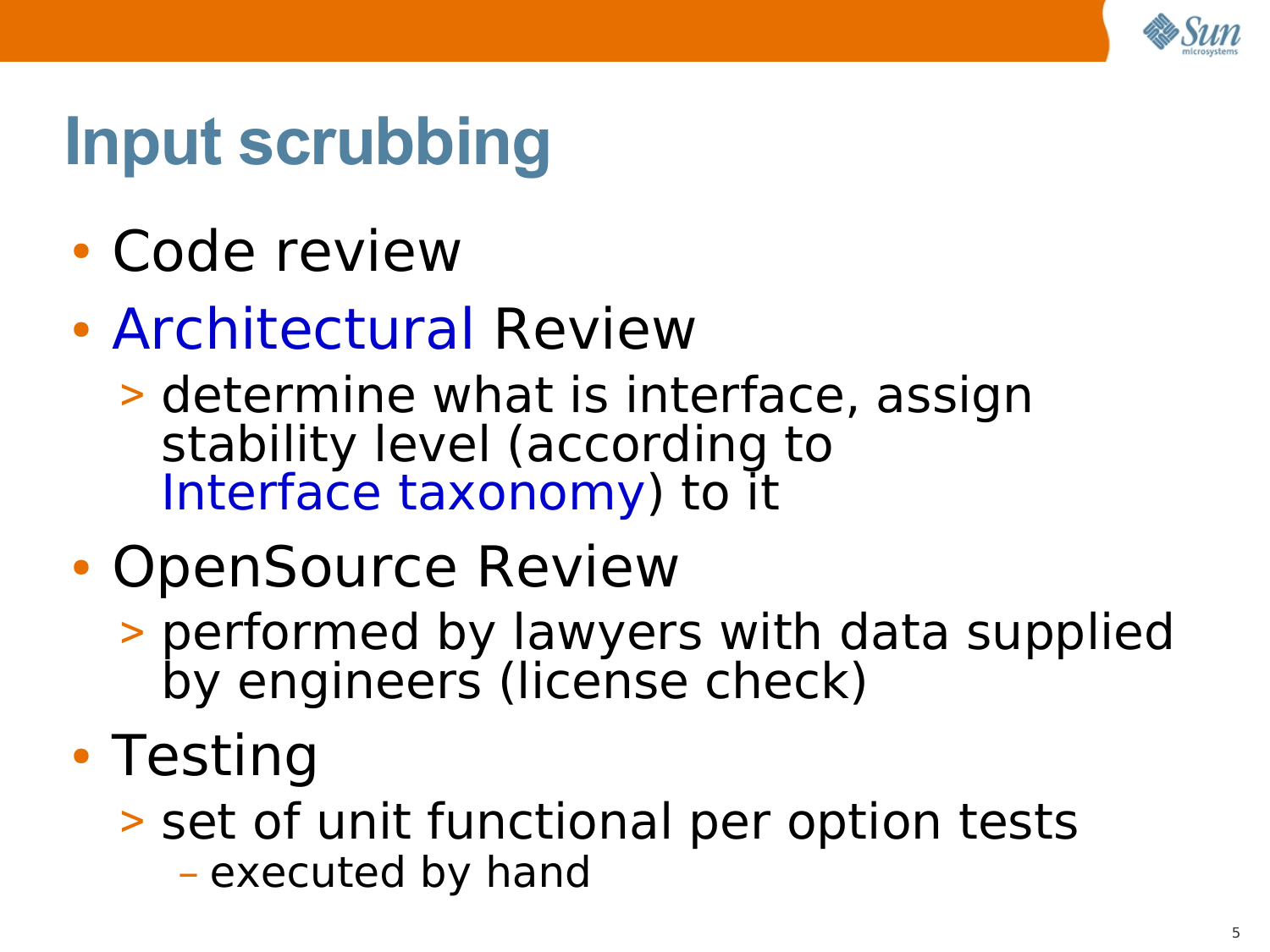

# **Code review (peer review)**

- Correctness of code
- Secure programming techniques
- Tools
	- > C-style check via [\\$SRC/tools/scripts/cstyle.pl](http://src.opensolaris.org/source/xref/onnv/onnv-gate/usr/src/tools/scripts/cstyle.pl) – guards official style [\(cstyle.ms.pdf\)](http://opensolaris.org/os/community/documentation/getting_started_docs/cstyle.ms.pdf)
	- > [\\$SRC/tools/scripts/webrev.sh](http://src.opensolaris.org/source/xref/onnv/onnv-gate/usr/src/tools/scripts/webrev.sh)
		- poor man's source changes comparison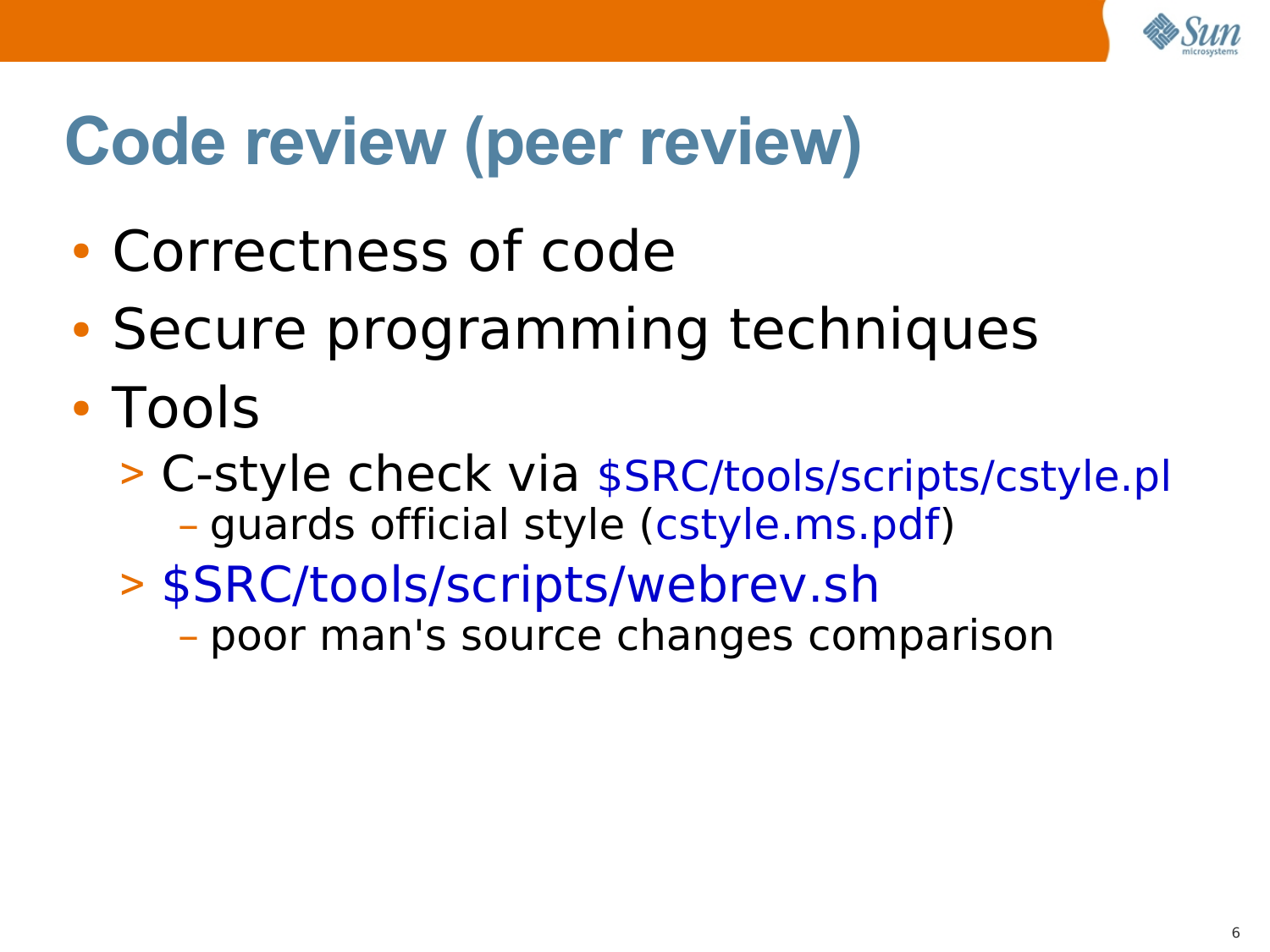

## **ARC review**

- Netcat integration
	- > covered by [PSARC 2007/389](http://opensolaris.org/os/community/arc/caselog/2007/389/)
	- > most commonly used options are Committed
- Prerequisite: err/warn in libc
	- > "err.c does not belong here. Why don't you add it to libc ?"
	- > [PSARC 2006/662](http://opensolaris.org/os/community/arc/caselog/2006/662/)
	- $\geq$  [v]err[x](),[v]warn[x]() function family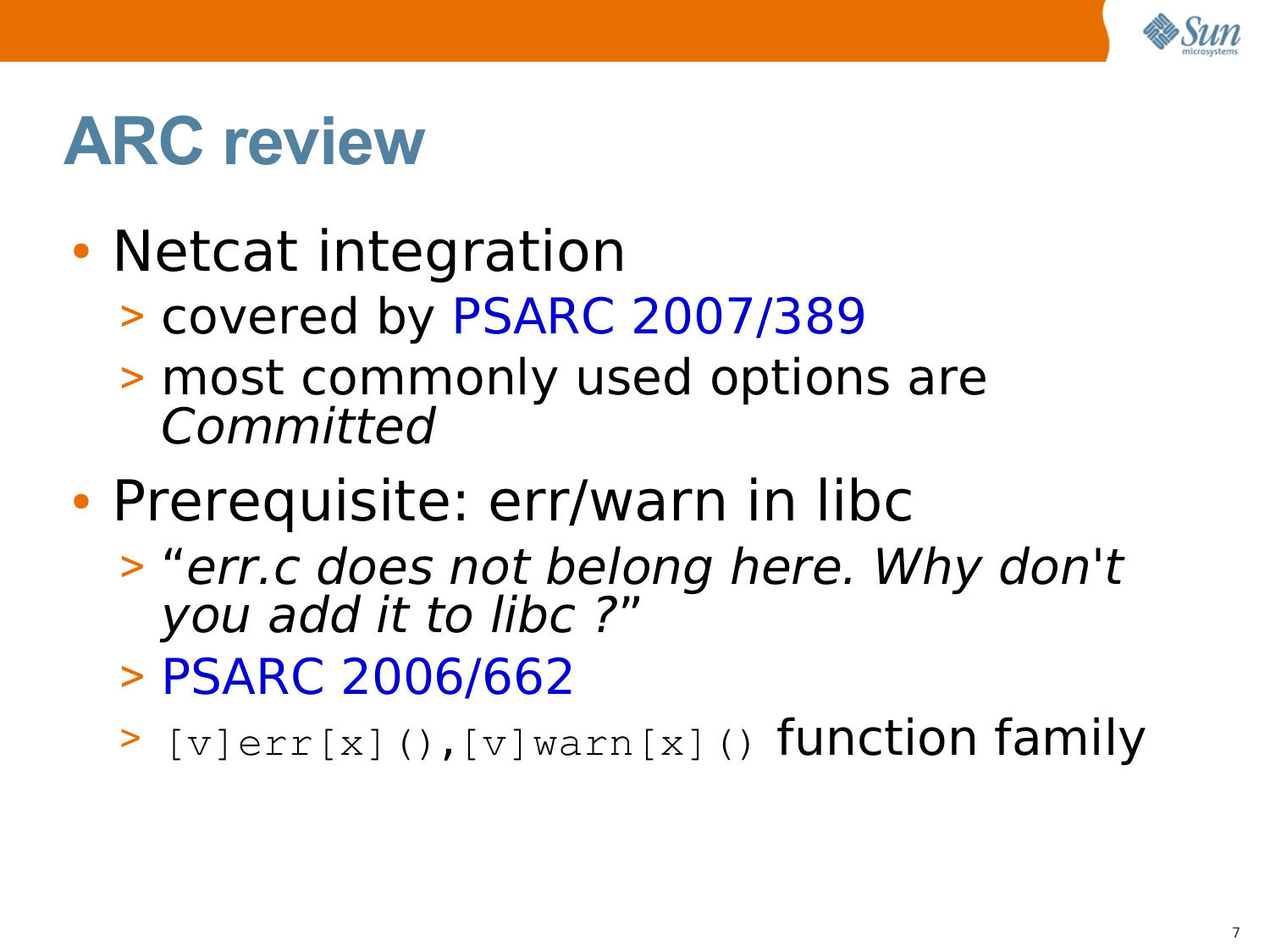

# **Our modifications so far**

- Strip BSD specific features
	- > TCP MD5SIG, jumbogram support, arc4\*(), SO REUSEPORT, {read->get}passphrase()
- Little bugfixes
	- > Better and more verbose messages
	- > Better usage corner case handling
	- > Be good IPv6 app
		- $-$  listen on both AF INET[6] wildcard sockets by default
- Man page tweaks
	- > [RBAC](http://opensolaris.org/os/community/security/projects/rbac/) integration, [SMF](http://opensolaris.org/os/community/smf/) coverage (inetd(1M) is a set of [services](http://www.sun.com/bigadmin/content/selfheal/smf-quickstart.jsp)), more precise usage spec (stems from PSARC case)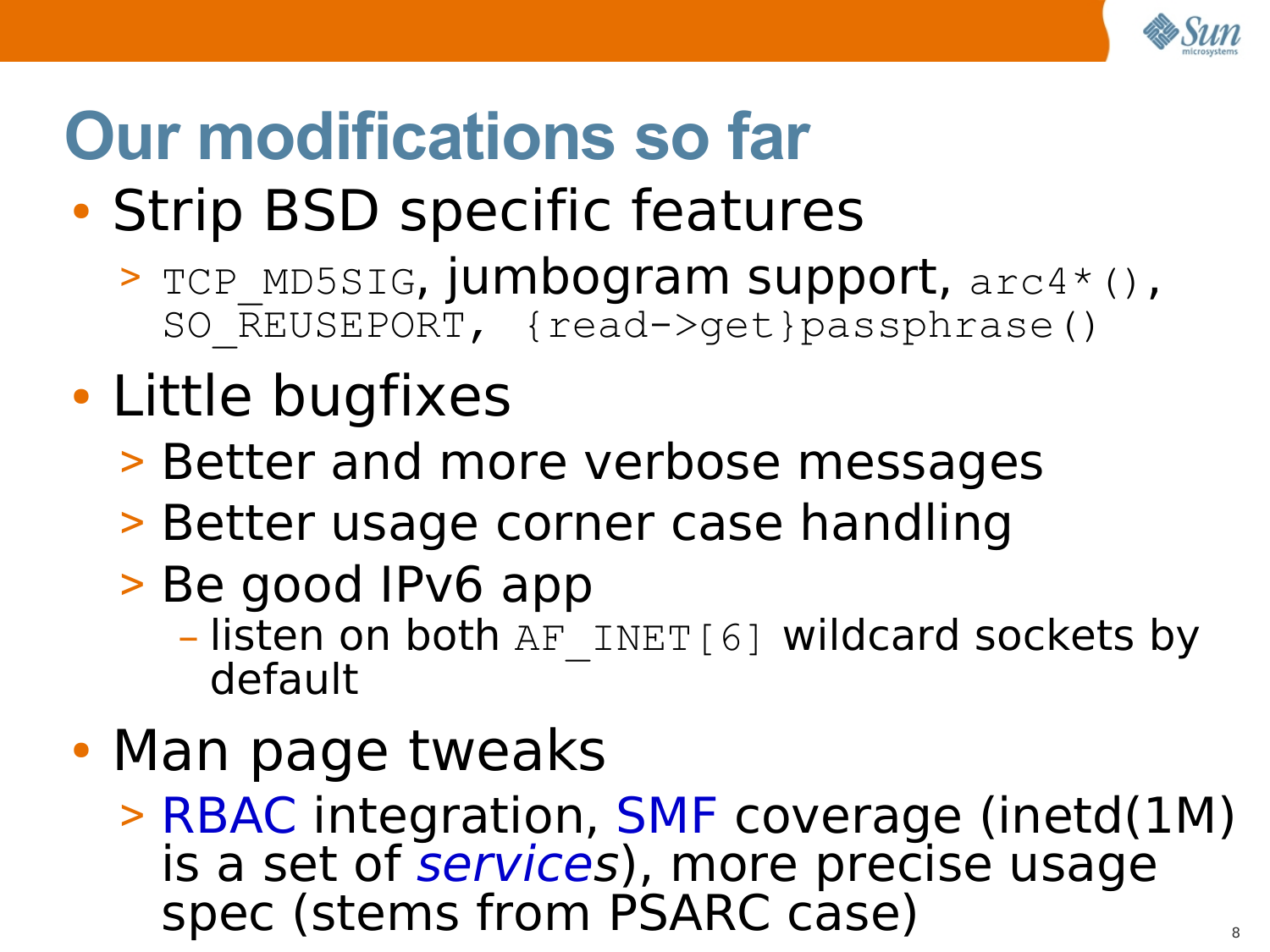

## **Testing**

### • [Bryan Cantrill](http://blogs.sun.com/bmc/) in Developing Solaris:

> "Have you tested your change in every way you know of and how ? If not, do not go any further with the integration unless you do so." (rephrased)

#### • Unit tests

- > cumbersome when performed by hand
- > [Test suite](http://www.opensolaris.org/os/community/testing/) needed
	- [CTI-TET](http://www.opensolaris.org/os/community/testing/testsuites/ctifortet/) used as a framework
	- basic functionality tests (data transfer)
	- each option has a test case with several test purposes (some of them performing negative tests)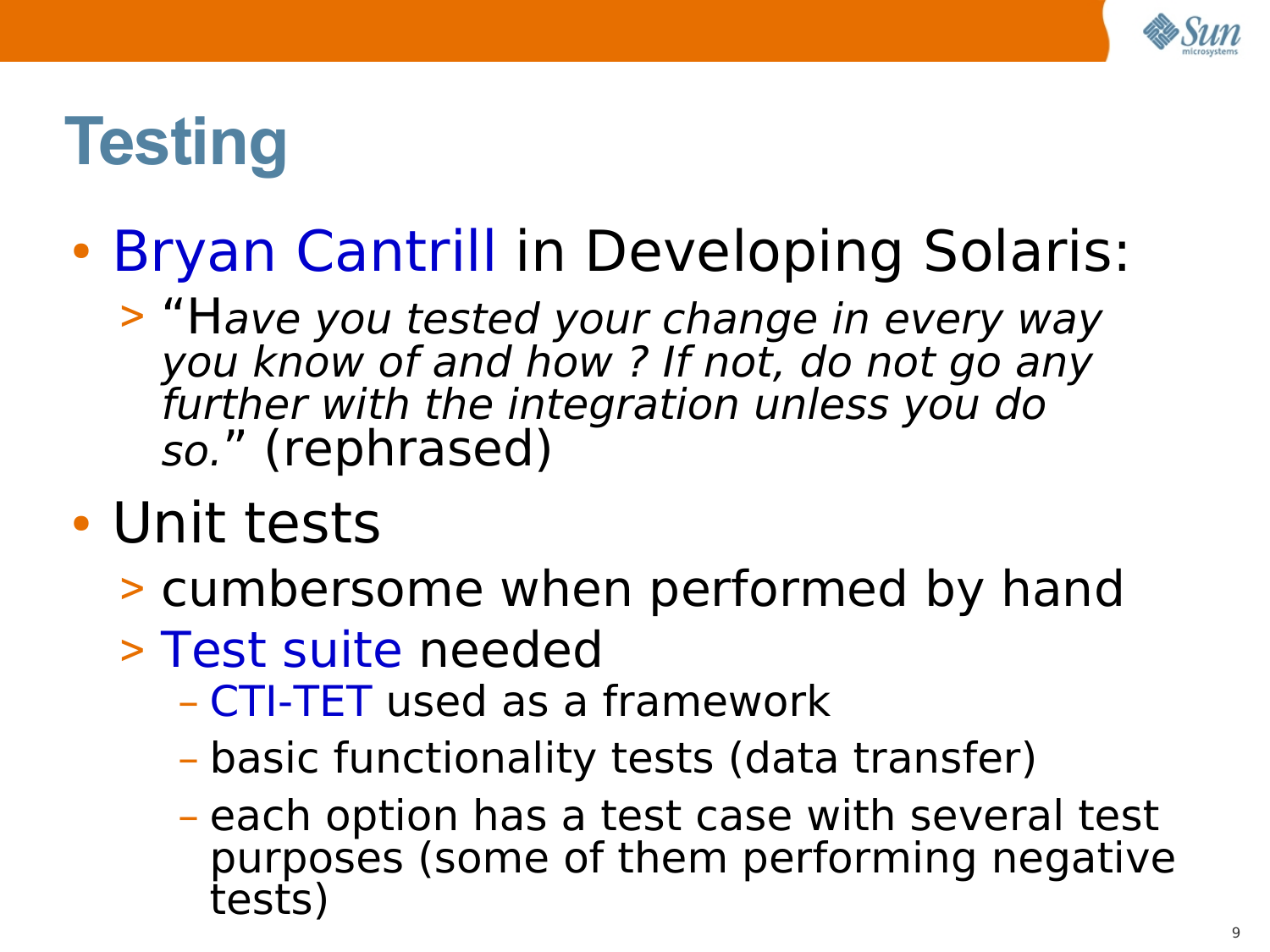

### **What's in the works**

- I/O enhancements
	- > buffer size control, more flexible EOF event handling
	- > PSARC fast-track case is coming soonish
- Test suite review
	- > prototype ready
	- > to be integrated into [ontest-stc2](http://src.opensolaris.org/source/xref/test/ontest-stc2/) and opensourced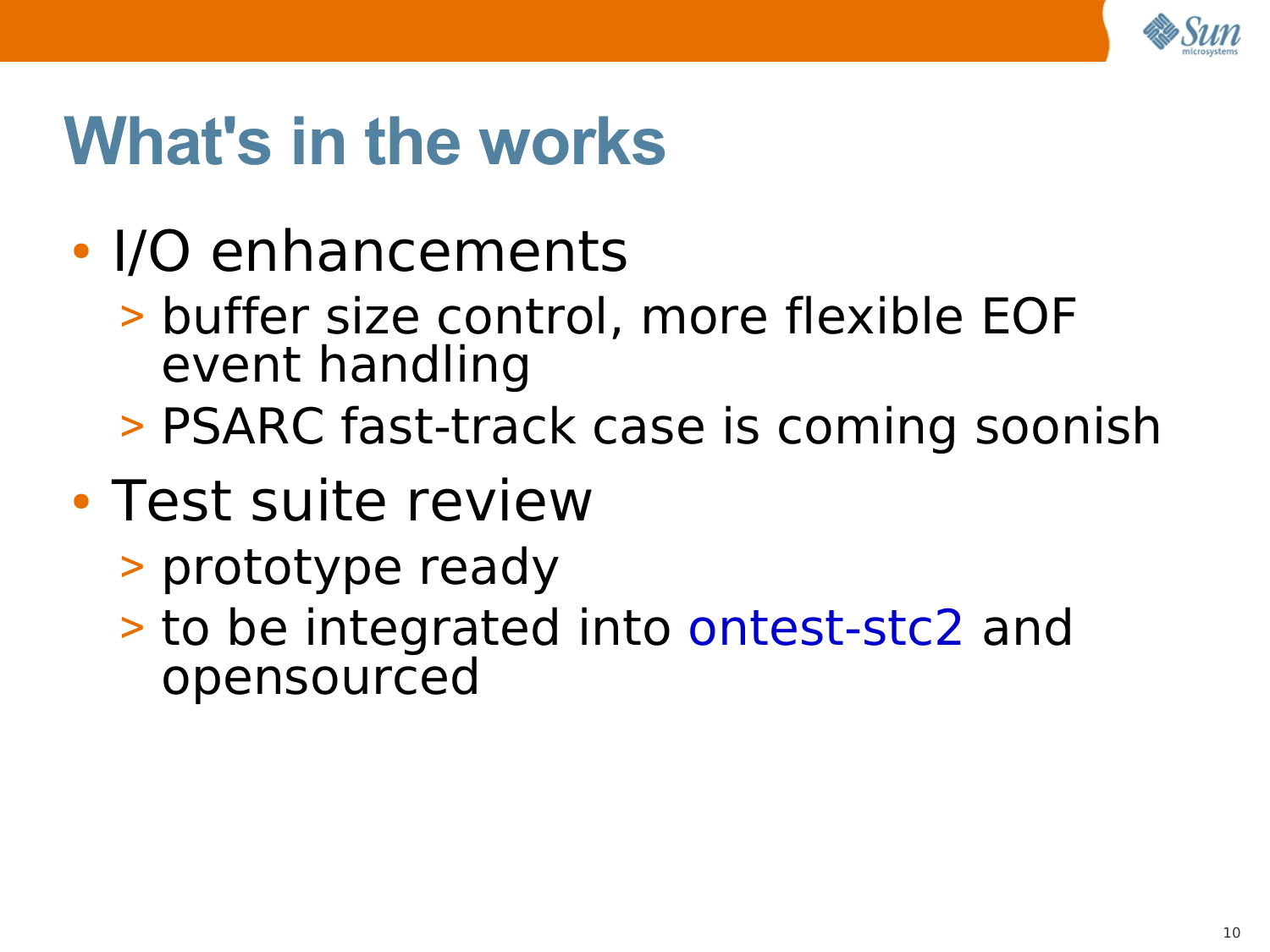

# **Future of nc(1) in OpenSolaris**

### • Protocol extensions

- > IPsec [\(persock,](http://blogs.sun.com/danmcd/entry/put_ipsec_to_work_in) bypass ?), SCTP
	- SSL not needed, openssl(1) handles basic cases just fine

### • Execute external program (-e)

- > Yes, the dreaded GAPING SECURITY HOLE #define (in  $originalTnc110$  implementation)
	- Instant backdoor ? "Pure bunkum" to quote anonymous senior ON developer
- Traffic redirector (?)
	- > read write() is almost ready for it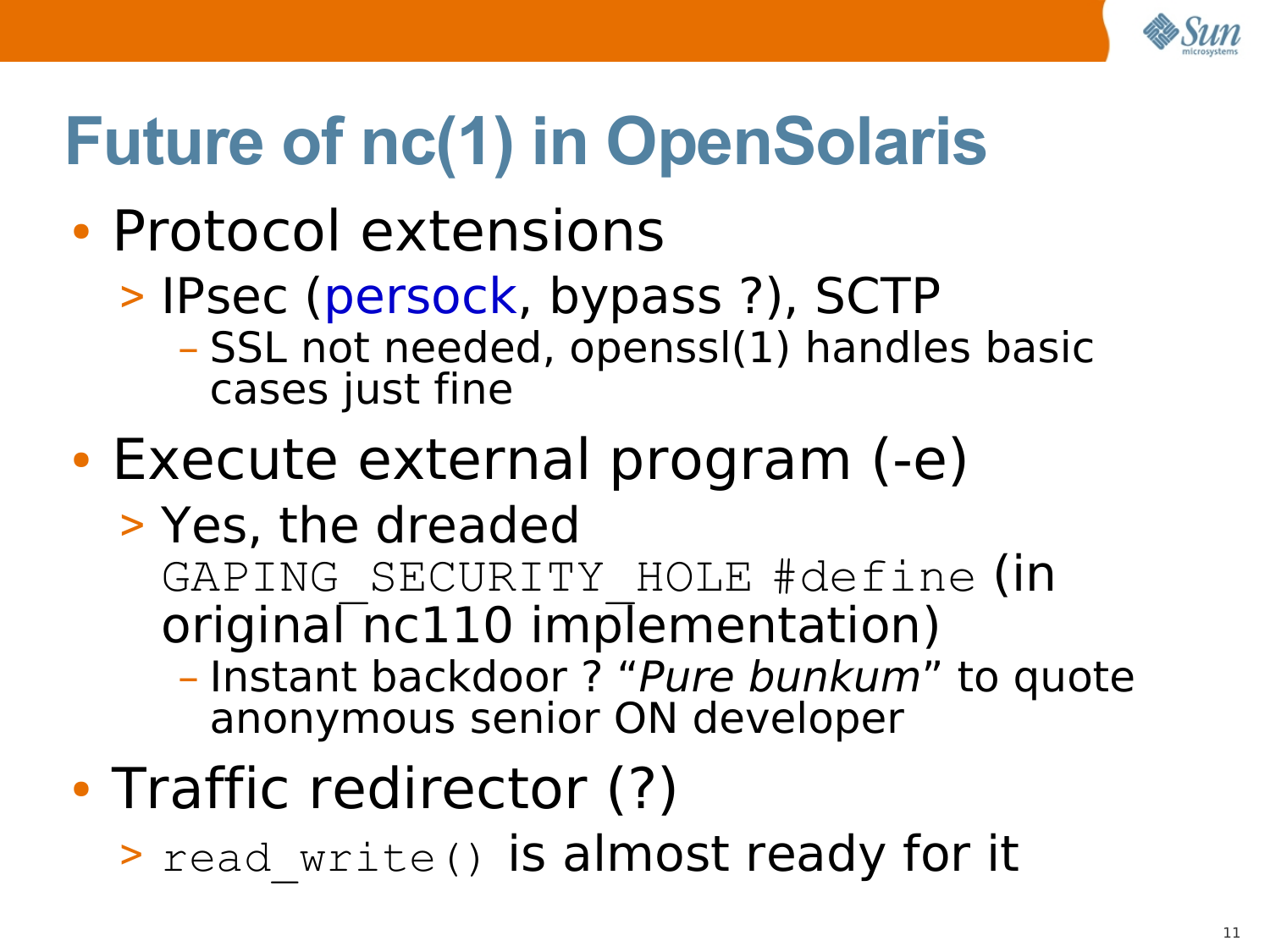

## **Come to hack it too !**

- Once in OpenSolaris it is open to everyone
- May seem like a niche but it's not
	- > normal users aside, nc(1) is used by test suites, other system components (libvirt uses nc for remote hypervisor access)
	- > programs like nc are great learning ground
	- > Proof that anyone can find a place in OSol to work